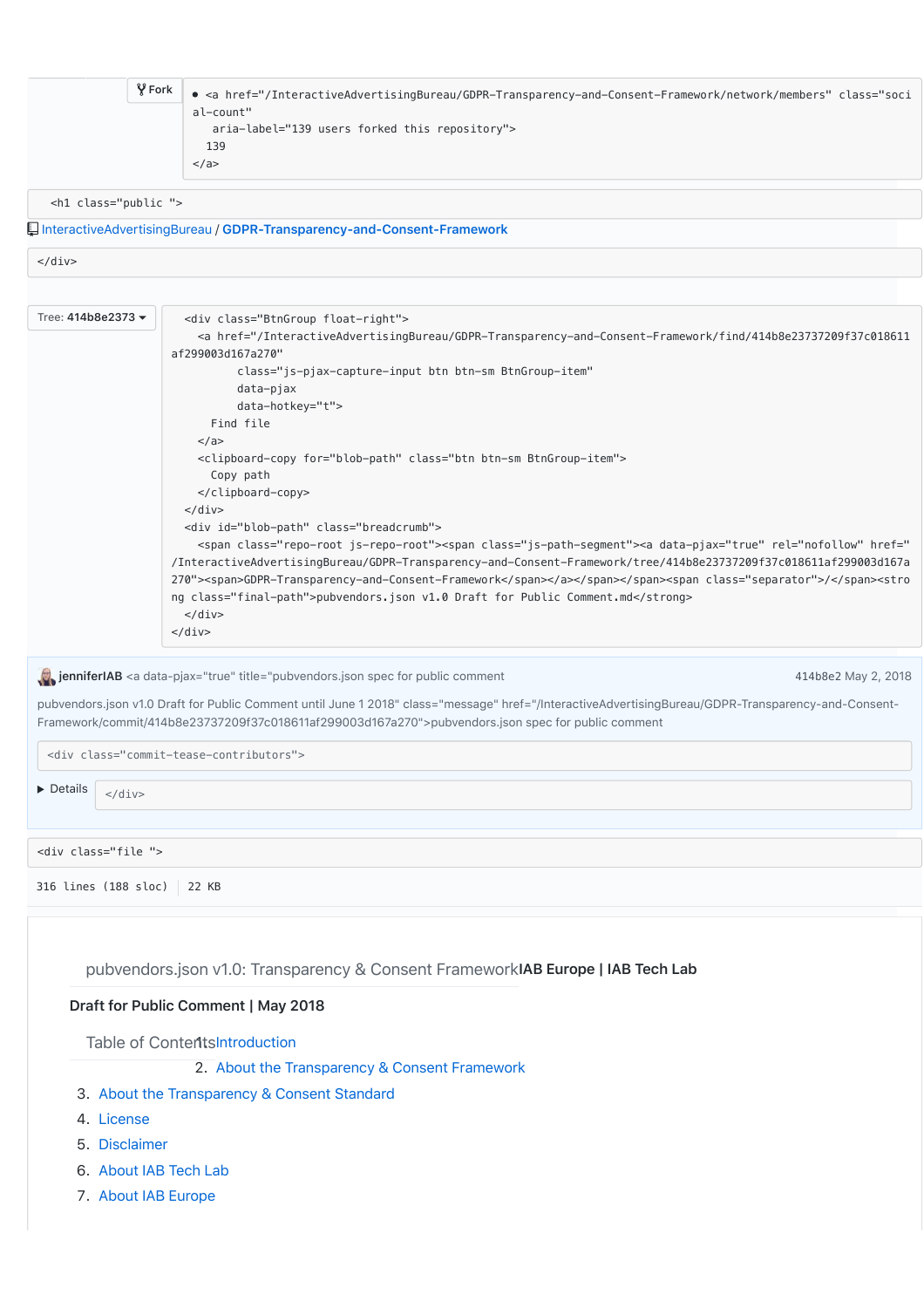- 8. [Overview](file:///Users/johnnyryan/Dropbox/Brave/Ravi/IAB/pubvendors.json%20v1.0%20Draft%20for%20Public%20Comment.md#overview)
- g. [High Level Goals](file:///Users/johnnyryan/Dropbox/Brave/Ravi/IAB/pubvendors.json%20v1.0%20Draft%20for%20Public%20Comment.md#goals)
- 10. [Addressing Publisher Concerns](file:///Users/johnnyryan/Dropbox/Brave/Ravi/IAB/pubvendors.json%20v1.0%20Draft%20for%20Public%20Comment.md#concerns)
- 11. [Liability](file:///Users/johnnyryan/Dropbox/Brave/Ravi/IAB/pubvendors.json%20v1.0%20Draft%20for%20Public%20Comment.md#liability)
- 12. [Disagreement over Legal Basis \(Legitimate Interest vs Consent\)](file:///Users/johnnyryan/Dropbox/Brave/Ravi/IAB/pubvendors.json%20v1.0%20Draft%20for%20Public%20Comment.md#disagreement)
- 13. [Legitimate Interest](file:///Users/johnnyryan/Dropbox/Brave/Ravi/IAB/pubvendors.json%20v1.0%20Draft%20for%20Public%20Comment.md#LI)
- 14. [Technical Implementation](file:///Users/johnnyryan/Dropbox/Brave/Ravi/IAB/pubvendors.json%20v1.0%20Draft%20for%20Public%20Comment.md#technical)
- 15. [Publisher Integration](file:///Users/johnnyryan/Dropbox/Brave/Ravi/IAB/pubvendors.json%20v1.0%20Draft%20for%20Public%20Comment.md#publisher)
- 16. [CMP Integration](file:///Users/johnnyryan/Dropbox/Brave/Ravi/IAB/pubvendors.json%20v1.0%20Draft%20for%20Public%20Comment.md#cmp)
- 17. [SSP/DSP Integraation](file:///Users/johnnyryan/Dropbox/Brave/Ravi/IAB/pubvendors.json%20v1.0%20Draft%20for%20Public%20Comment.md#SSPDSP)
- 18. [Pubvendors.json version 1.0](file:///Users/johnnyryan/Dropbox/Brave/Ravi/IAB/pubvendors.json%20v1.0%20Draft%20for%20Public%20Comment.md#v1.0)
- 19. [Filename and Location](file:///Users/johnnyryan/Dropbox/Brave/Ravi/IAB/pubvendors.json%20v1.0%20Draft%20for%20Public%20Comment.md#filename)
- 20. [Format](file:///Users/johnnyryan/Dropbox/Brave/Ravi/IAB/pubvendors.json%20v1.0%20Draft%20for%20Public%20Comment.md#format)
- 21. [Looking forward: pubvendors.json v1.1](file:///Users/johnnyryan/Dropbox/Brave/Ravi/IAB/pubvendors.json%20v1.0%20Draft%20for%20Public%20Comment.md#v1.1)
- 22. [Pubvendors.json v1.1 Updates](file:///Users/johnnyryan/Dropbox/Brave/Ravi/IAB/pubvendors.json%20v1.0%20Draft%20for%20Public%20Comment.md#updates)
- 23. [Global Vendor List Updates](file:///Users/johnnyryan/Dropbox/Brave/Ravi/IAB/pubvendors.json%20v1.0%20Draft%20for%20Public%20Comment.md#gvl)
- 24. [Expanded Purposes Controls](file:///Users/johnnyryan/Dropbox/Brave/Ravi/IAB/pubvendors.json%20v1.0%20Draft%20for%20Public%20Comment.md#purposescontrol)
- 25. [Change to Consent String Protocol](file:///Users/johnnyryan/Dropbox/Brave/Ravi/IAB/pubvendors.json%20v1.0%20Draft%20for%20Public%20Comment.md#consentstring)
- 26. [FAQ](file:///Users/johnnyryan/Dropbox/Brave/Ravi/IAB/pubvendors.json%20v1.0%20Draft%20for%20Public%20Comment.md#FAQ)

IntroductionIn February 2017, the IAB Europe assembled parties representing both the supply and demand sides of the digital advertising ecosystem, to work collectively on guidance and solutions to the requirements of the General Data Protection Regulation (GDPR). That working group is known as the GDPR Implementation Working Group (GIG). One of the sub-groups within the GIG was tasked with developing guidance on consent as a legal basis for processing personal data. Out of that effort, an additional working group was formed to develop a technical solution to the challenge of obtaining and disseminating consumer consent to the various parties relying on it as a legal basis of processing personal data.

This specification "pubvendors.json" is a draft for public comment. Please submit your general feedback to [feedback@advertisingconsent.eu](mailto:feedback@advertisingconsent.eu) and any technical feedback to [transparencyframework@iabtechlab.com](mailto:transparencyframework@iabtechlab.com) by June 1, 2018.

# **[Ab](file:///Users/johnnyryan/Dropbox/Brave/Ravi/IAB/pubvendors.json%20v1.0%20Draft%20for%20Public%20Comment.md#about-the-transparency--consent-framework-)out the Transparency & Consent Framework**

The scope of the technical working group?s initiative increased to include a technical industry solution to allow website operators to:

- ?. Control the vendors they wish to allow to access their users? browsers (for setting and reading cookies) and process their personal data and disclose these choices to other parties in the online advertising ecosystem
- B. Seek user consent under the ePrivacy Directive (for setting cookies or similar technical applications that access information on a device) and/or the GDPR in line with applicable legal requirements and signal the consent status through the online advertising ecosystem

In summary, have one place to go to:

- Understand privacy-related disclosures about those vendors
- Use those disclosures to make privacy-related disclosures to its users
- Disseminate the disclosure status through the online advertising ecosystem.

The various pieces of the Framework are the following: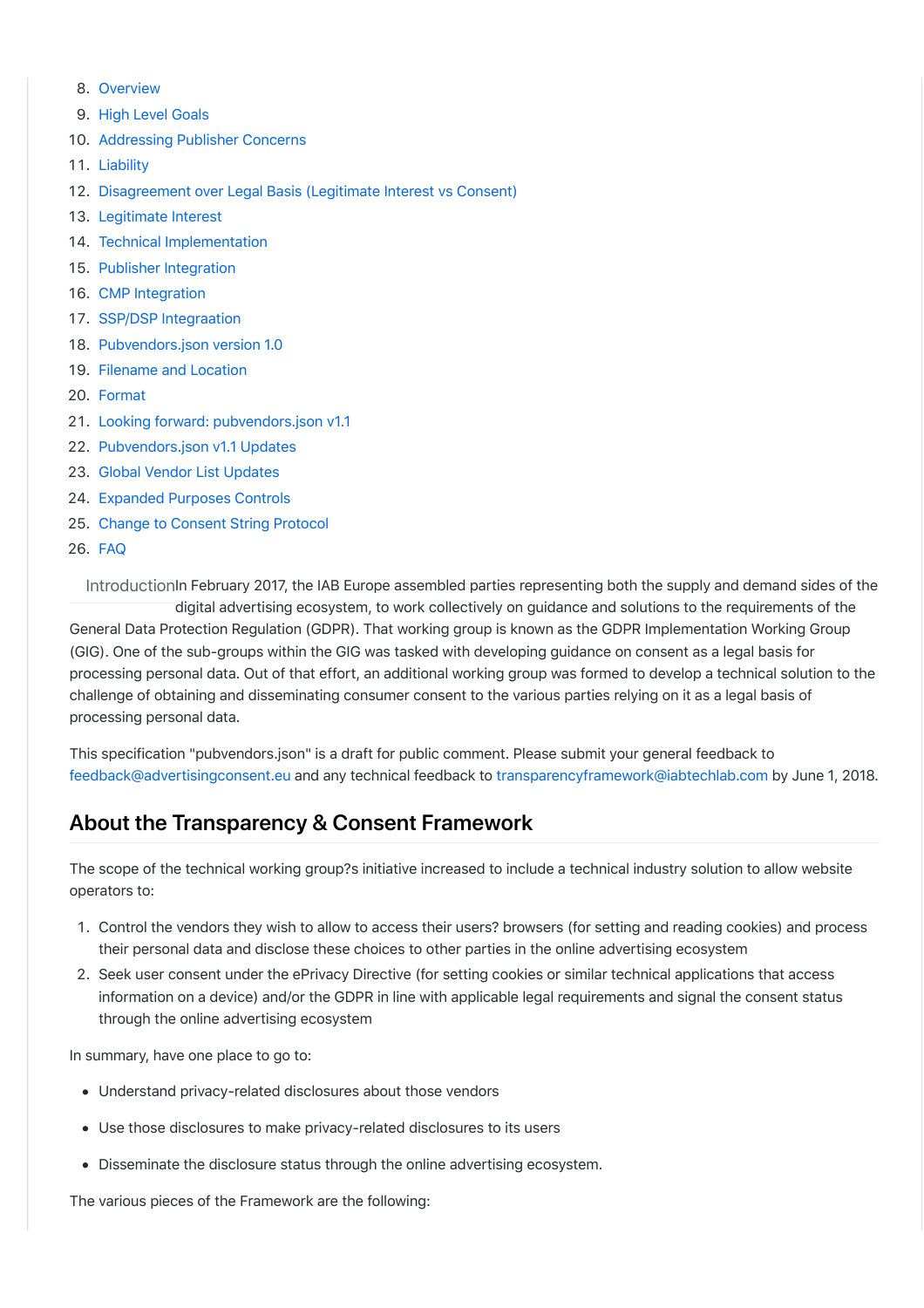- A Global Vendor and CMP List (commonly referred to as the List)
- The technical specification for capturing, storing and retrieving user consent in the context of digital advertising
- Policy underlying the:
	- Disclosures to be made by vendors included on the List
	- Use of the List and the reference architecture

# **[Ab](file:///Users/johnnyryan/Dropbox/Brave/Ravi/IAB/pubvendors.json%20v1.0%20Draft%20for%20Public%20Comment.md#about-the-transparency--consent-standard-)out the Transparency & Consent Standard**

Resources including policy FAQ, Global Vendor List Registration, and CMP registration can be found at [advertisingconsent.eu](http://advertisingconsent.eu/).

For purposes of this documentation, the following terms have the following definitions:

- "*CMP*" means a company that can read the vendors chosen by a website operator and the consent status of an end user (either service specific (through a first-party cookie) or global (through a third-party cookie). A CMP is not synonymous with a company that surfaces the user interface to a user (although it can be the same).
- "*Purposes*" mean the purposes for which a Controller enabled by a website operator is using personal data collected from (or received by a third party) about an end user.
- "*Daisybit*" means information compressed into a binary value and passed throughout the online advertising ecosystem through the OpenRTB specification.
- "*Vendor*" means a third party that a website operator is using in connection with surfacing content to its end users that either (1) accesses an end user?s device or browser; and/or (2) collects or receives personal data about the website operator?s end users. As such, a vendor need not be a Controller.

### **[Lic](file:///Users/johnnyryan/Dropbox/Brave/Ravi/IAB/pubvendors.json%20v1.0%20Draft%20for%20Public%20Comment.md#license-)ense**

Copyright 2018 IAB Technology Laboratory

Permission is hereby granted, free of charge, to any person obtaining a copy of this software and associated documentation files (the "Software"), to deal in the Software without restriction, including without limitation the rights to use, copy, modify, merge, publish, distribute, sublicense, and/or sell copies of the Software, and to permit persons to whom the Software is furnished to do so, subject to the following conditions:

The above copyright notice and this permission notice shall be included in all copies or substantial portions of the Software.

THE SOFTWARE IS PROVIDED "AS IS", WITHOUT WARRANTY OF ANY KIND, EXPRESS OR IMPLIED, INCLUDING BUT NOT LIMITED TO THE WARRANTIES OF MERCHANTABILITY, FITNESS FOR A PARTICULAR PURPOSE AND NONINFRINGEMENT. IN NO EVENT SHALL THE AUTHORS OR COPYRIGHT HOLDERS BE LIABLE FOR ANY CLAIM, DAMAGES OR OTHER LIABILITY, WHETHER IN AN ACTION OF CONTRACT, TORT OR OTHERWISE, ARISING FROM, OUT OF OR IN CONNECTION WITH THE SOFTWARE OR THE USE OR OTHER DEALINGS IN THE SOFTWARE.

### **[Dis](file:///Users/johnnyryan/Dropbox/Brave/Ravi/IAB/pubvendors.json%20v1.0%20Draft%20for%20Public%20Comment.md#disclaimer-)claimer**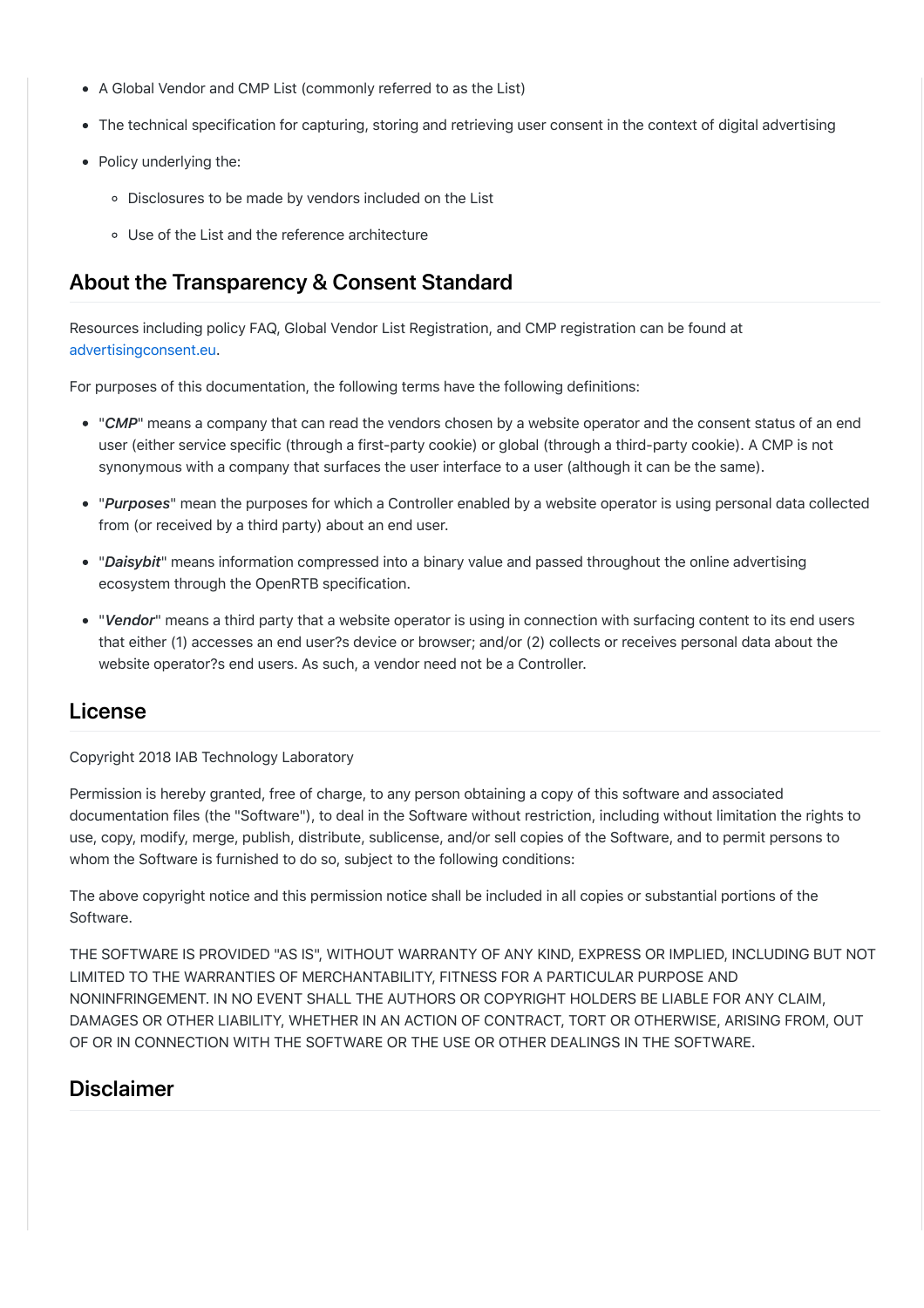THE STANDARDS, THE SPECIFICATIONS, THE MEASUREMENT GUIDELINES, AND ANY OTHER MATERIALS OR SERVICES PROVIDED TO OR USED BY YOU HEREUNDER (THE "PRODUCTS AND SERVICES") ARE PROVIDED ?AS IS? AND ?AS AVAILABLE,? AND IAB TECHNOLOGY LABORATORY, INC. (?TECH LAB?) MAKES NO WARRANTY WITH RESPECT TO THE SAME AND HEREBY DISCLAIMS ANY AND ALL EXPRESS, IMPLIED, OR STATUTORY WARRANTIES, INCLUDING, WITHOUT LIMITATION, ANY WARRANTIES OF MERCHANTABILITY, FITNESS FOR A PARTICULAR PURPOSE, AVAILABILITY, ERROR-FREE OR UNINTERRUPTED OPERATION, AND ANY WARRANTIES ARISING FROM A COURSE OF DEALING, COURSE OF PERFORMANCE, OR USAGE OF TRADE. TO THE EXTENT THAT TECH LAB MAY NOT AS A MATTER OF APPLICABLE LAW DISCLAIM ANY IMPLIED WARRANTY, THE SCOPE AND DURATION OF SUCH WARRANTY WILL BE THE MINIMUM PERMITTED UNDER SUCH LAW. THE PRODUCTS AND SERVICES DO NOT CONSTITUTE BUSINESS OR LEGAL ADVICE. TECH LAB DOES NOT WARRANT THAT THE PRODUCTS AND SERVICES PROVIDED TO OR USED BY YOU HEREUNDER SHALL CAUSE YOU AND/OR YOUR PRODUCTS OR SERVICES TO BE IN COMPLIANCE WITH ANY APPLICABLE LAWS, REGULATIONS, OR SELF-REGULATORY FRAMEWORKS, AND YOU ARE SOLELY RESPONSIBLE FOR COMPLIANCE WITH THE SAME.

# **[Ab](file:///Users/johnnyryan/Dropbox/Brave/Ravi/IAB/pubvendors.json%20v1.0%20Draft%20for%20Public%20Comment.md#about-iab-tech-lab--)out IAB Tech Lab**

The IAB Technology Laboratory (?Tech Lab?) is a non-profit research and development consortium that produces and provides standards, software, and services to drive growth of an effective and sustainable global digital media ecosystem. Comprised of digital publishers and ad technology firms, as well as marketers, agencies, and other companies with interests in the interactive marketing arena, IAB Tech Lab aims to enable brand and media growth via a transparent, safe, effective supply chain, simpler and more consistent measurement, and better advertising experiences for consumers, with a focus on mobile and ?TV?/digital video channel enablement. The IAB Tech Lab portfolio includes the DigiTrust real-time standardized identity service designed to improve the digital experience for consumers, publishers, advertisers, and thirdparty platforms. Board members include AppNexus, ExtremeReach, Google, GroupM, Hearst Digital Media, Integral Ad Science, Index Exchange, LinkedIn, MediaMath, Microsoft, Moat, Pandora, PubMatic, Quantcast, Telaria, The Trade Desk, and Yahoo! Japan. Established in 2014, the IAB Tech Lab is headquartered in New York City with an office in San Francisco and representation in Seattle and London.

Learn more about IAB Tech Lab here: <https://www.iabtechlab.com/>

# **[Ab](file:///Users/johnnyryan/Dropbox/Brave/Ravi/IAB/pubvendors.json%20v1.0%20Draft%20for%20Public%20Comment.md#about-iab-europe-)out IAB Europe**

IAB Europe is the voice of digital business and the leading European-level industry association for the interactive advertising ecosystem. Its mission is to promote the development of this innovative sector by shaping the regulatory environment, investing in research and education, and developing and facilitating the uptake of business standards.

Learn more about IAB Europe here:<https://www.iabeurope.eu/>

[Pu](file:///Users/johnnyryan/Dropbox/Brave/Ravi/IAB/pubvendors.json%20v1.0%20Draft%20for%20Public%20Comment.md#high-level-goals-)bvendors.json Overview**High level goals**

The high level goals of "pubvendors.json" supports the following:

- ?. Provide a standard for publishers to publicly declare the vendors that they are working with and their permissions/configuration
- B. Allow vendors to verify publisher GDPR settings and verify andaudit CMP consent string
- 3. Provide a standard way for publishers to whitelist vendors
- 4. Enable publishers to limit purposes on a per vendor basis
- 5. Enable publishers to limit features on a per vendor basis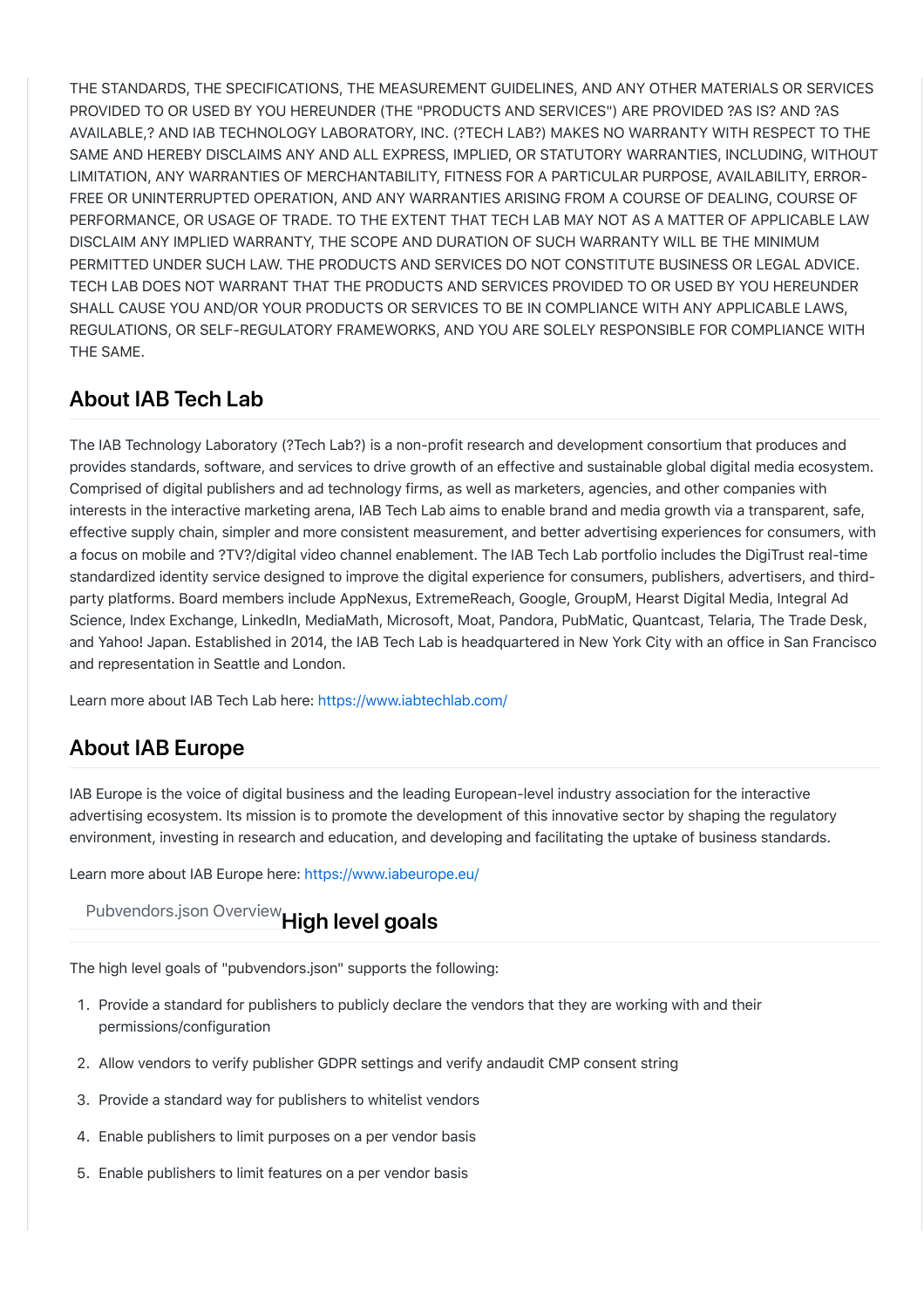# **[Pub](file:///Users/johnnyryan/Dropbox/Brave/Ravi/IAB/pubvendors.json%20v1.0%20Draft%20for%20Public%20Comment.md#publishers-concerns-about-iabs-gdpr-transparency--consent-framework-version-11-)lishers concerns about IAB?s GDPR Transparency & Consent Framework version 1.1**

As understood by IAB Europe Transparency and Consent Steering Group and IAB Tech Lab GDPR Commit Group, the following are the core publisher concerns:

#### **[Liab](file:///Users/johnnyryan/Dropbox/Brave/Ravi/IAB/pubvendors.json%20v1.0%20Draft%20for%20Public%20Comment.md#liability-)ility**

Transparency and consent may not be seen as valid when many vendors and purposes are indiscriminately surfaced without regard for limiting purposes per vendor

- Indiscriminate rights for vendors:
	- o Surfacing thousands of vendors with broad rights to use data w/out tailoring those rights may be too many vendors/permissions
	- Concern that even if a user consents to vendors or doesn?t opt out of a vendor?s processing and broad purposes where the vendor asks a user to, a user may not fully understand what it was told/consented to and publishers may be found to have not done a good enough job limiting the further use of that data for broader arguably more privacy-intrusive uses
	- o Ideally, publishers would be able to pick a small subset of vendors to which they give broader rights ("tier 1") and then limit the rights of the rest of their vendors (?tier 2?) since publishers recognize that delivering ads to their users,either through direct online deals or programmatically, requires more vendors than those in ?tier 1?
	- Publishers recognize there is no technical way to limit the way data is used after the data is received by a vendor for decisioning/bidding on/after delivery of an ad but need a way to clearly signal the restriction for permitted uses in an auditable way
	- Thus, publishers need a way to differentiate between those 2 tiers of vendors in what they surface to a user and in what they signal to vendors on page and downstream and upstream through creatives and need to have an audit trail to show this
- Control of purpose and data use by vendor. Publishers and vendors need a signal to communicate to the vendors, purposes and legal bases that have been disclosed on a publisher?s site. Publishers control the disclosures to their users and therefore which vendors can lawfully process the data of users visiting their properties
	- For example vendor 1 has permission for purposes 1, 2 and 3 but vendor 2 only has permission for purpose 3 only
	- Example uses publishers may wish to control:
		- use of a user?s data processed through the delivery, or measurement, of an advertisement or the opportunity to deliver, or measure, of an advertisement to inform future personalisation for such user based on preferences or interests known or inferred from the data collected (inferences about a user can be aggregated across sites)

### **[Disa](file:///Users/johnnyryan/Dropbox/Brave/Ravi/IAB/pubvendors.json%20v1.0%20Draft%20for%20Public%20Comment.md#disagreement-over-legal-basis-li-vs-consent-)greement over legal basis (LI vs. consent)**

A publisher may disagree with a vendor?s legal analysis on which legal basis the vendor can rely upon for a defined purpose

- Publishers can?t dictate the legal basis on which a vendor (that?s a controller) relies (that?s a legal analysis that has to be made by each controller)
- But Publishers can, based on the legal bases disclosed by a vendor for each purpose (registered in the global vendor list), either choose not to work with that vendor or allow vendors which use one or other legal basis ( LI or consent)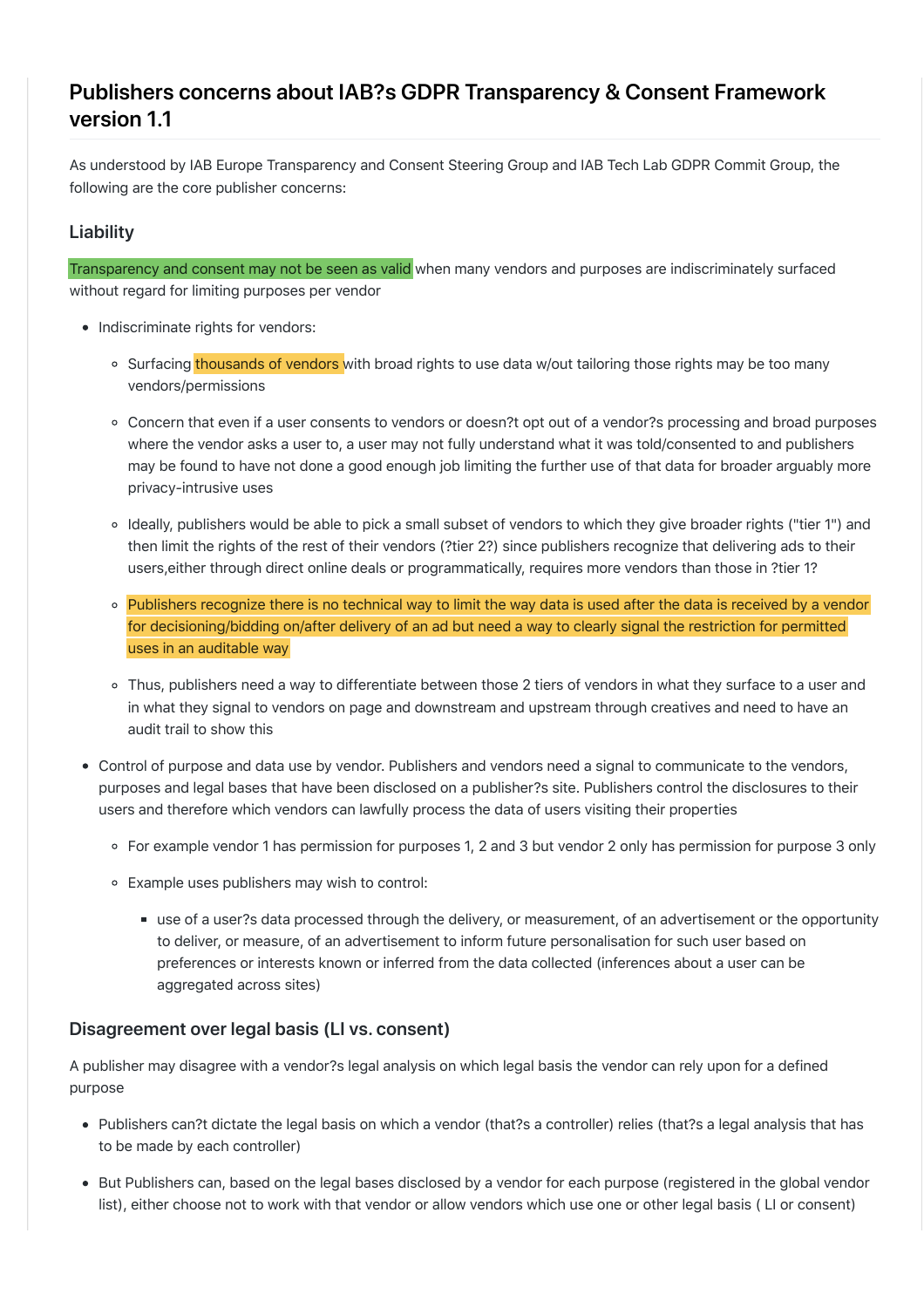Given technical feasibility of publishers signalling information about the disclosures they have made on behalf of a vendor, it is further possible for publishers to choose from several available legal bases that a vendor is willing to rely on. For example, a vendor may be willing to operate on the basis of either user consent if a publisher is willing to obtain it, or justify processing under a legitimate interest in cases where a publisher is not willing obtaining consent for a given vendor.

#### **[Leg](file:///Users/johnnyryan/Dropbox/Brave/Ravi/IAB/pubvendors.json%20v1.0%20Draft%20for%20Public%20Comment.md#legitimate-interest-)itimate Interest**

Framework must support vendors relying on LI and support publishers that only want to work with vendors relying on LI

- Vendors can declare legal basis per purpose
- LI status per vendor per purpose needs to be communicated to vendors downstream,so vendors know who is relying on LI

Technical implementationMaintain current technical specification (daisybit which communicates user consent per purpose, where a vendor needs consent)

- Add an out-of-band signal ("pubvendors.json" file a publisher places on each site) that publishers use to signal the following to vendors:
	- Limitations that a publisher places on specific vendors by purpose.
	- Disclosures made by the publisher on behalf of the vendor, i.e. whether a publisher has disclosed a specific vendor as seeking consent or relying no a legitimate interest by purpose. This would also enable a publisher to signal that a specific purpose has not been disclosed on behalf of a vendor.

Users would be able to consent/approve specific purposes and specific vendors. Publishers may provide additional information to users, such as information that the publisher has imposed additional restrictions on certain vendors and their ability to collect data about a user on its site. The publisher may also provide information to the user about which additional limitations apply to each vendor (for example: Vendor 25 may not process data for Personalization, i.e. enhancing profiles, even though the user consented to that Purpose in general)

Vendors would crawl for "pubvendors.json" periodically. In future revisions the Daisybit will signal to vendors when a new ? pubvendors.json? is available and possibly the content as well.

# **[Pub](file:///Users/johnnyryan/Dropbox/Brave/Ravi/IAB/pubvendors.json%20v1.0%20Draft%20for%20Public%20Comment.md#publisher-integration-)lisher integration**

A publisher would place a file named "pubvendors.json" at the ".well-known path" of their domain at: ? <http://publisher.com/.well-known/pubvendors.json>? similar to ads.txt and robots.txt [\(https://tools.ietf.org/html/rfc5785\)](https://tools.ietf.org/html/rfc5785). The publisher should use a CMP that supports ?pubvendors.json?.

"pubvendors.json" may HTTP redirect (3xx) up to 5 hops [\(http://www.ietf.org/rfc/rfc1945.txt](http://www.ietf.org/rfc/rfc1945.txt)), anything beyond this may be treated as if the file is not present.

# **[CM](file:///Users/johnnyryan/Dropbox/Brave/Ravi/IAB/pubvendors.json%20v1.0%20Draft%20for%20Public%20Comment.md#cmp-integration-)P integration**

The CMP should check use the "pubvendors.json" as the base ruleset for what vendors to show to end clients and how to display them. The CMP should first check for the existence of the ?pubvendors.json?, if found the CMP should use the rules defined for notification to the end user, otherwise global consent or CMP specific configuration can be assumed.

# **[SS](file:///Users/johnnyryan/Dropbox/Brave/Ravi/IAB/pubvendors.json%20v1.0%20Draft%20for%20Public%20Comment.md#sspdsp-integration-)P/DSP integration**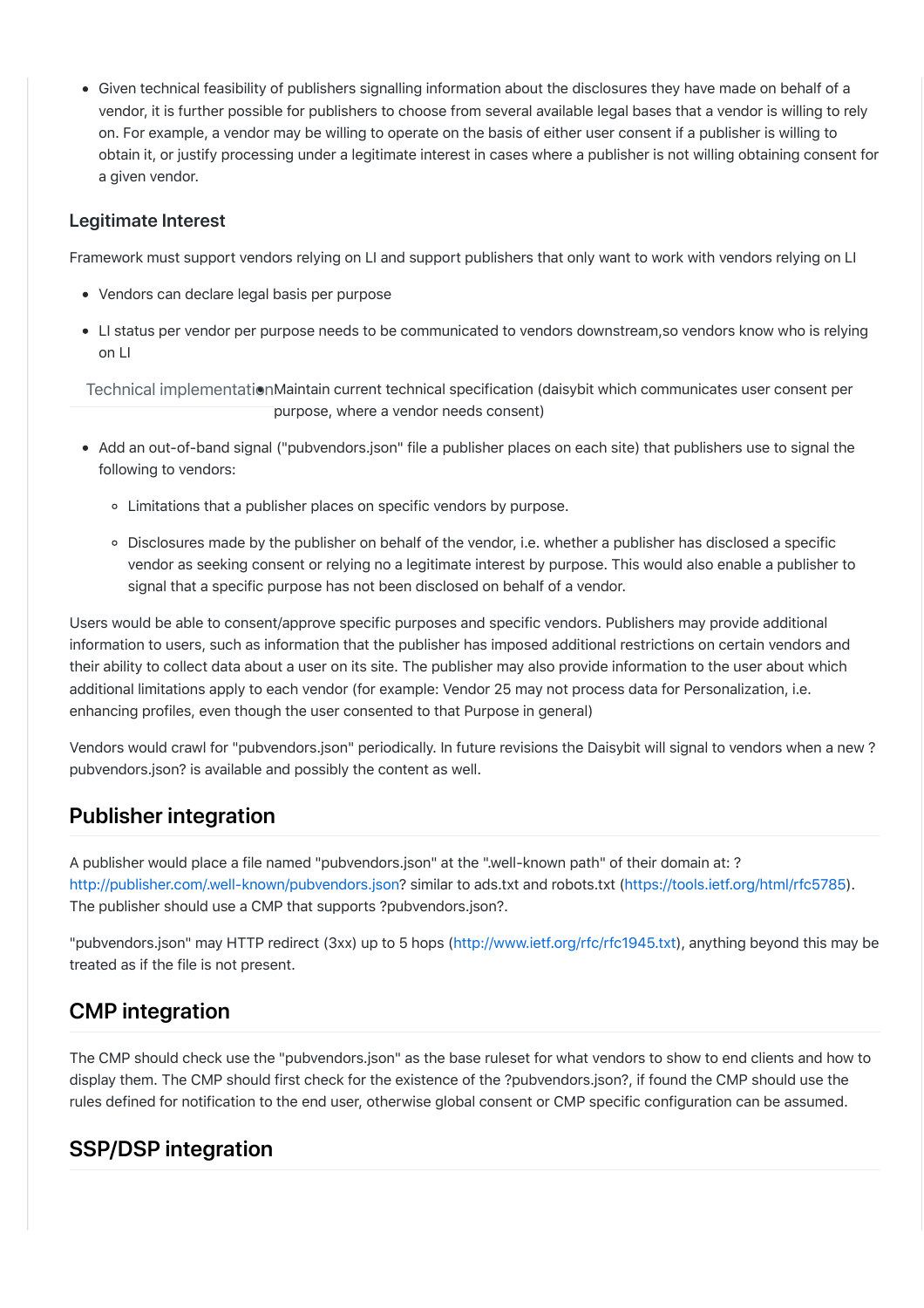An SSP/DSP only needs to support version 1.0 of the spec if they are interested in supporting legitimate interest. The GDPR Consent String contains a more restrictive set of information and downstream parties are compliant if they follow approved vendor/purposes in the protocol.

If an SSP/DSP does want to support vendors relying on legitimate interest they can use "pubvendors.json" as an out of band solution to augment the Consent String. The vendor needs to build a system to crawl for the existence of the file building a database mapping between the publisher?s domain and rules/content within the file. If a publisher whitelists a vendor claiming legitimate interest then Legitimate Interest can take precedence over the information in the Consent String. The SSP/DSP should regularly sync the ?pubvendors.json? rules in order to stay up to date with publisher changes.

Pubvendors.json Version 1.0This is a simplified version of the original "pubvendors.json" spec targeted for use by May 25th. Version 1.0 primary purpose to to achieve the following:

- ?. Provide a standard way for publishers to declare a whitelist of vendors that they are working with.
- 2. Enabling vendors to rely on Legitimate Interest if the vendor is listed in the whitelist.
- J. Work within the confines of the existing Version 1.1 of the IAB Europe Transparency and Consent Framework specifications without modifications.

Version 1.0 requires no changes to the Global Vendor List or Version 1.1of the IAB Europe Transparency and Consent Framework. Publishers will need to use a CMP that will support version 1.0 of the specification.

#### **[File](file:///Users/johnnyryan/Dropbox/Brave/Ravi/IAB/pubvendors.json%20v1.0%20Draft%20for%20Public%20Comment.md#filename-and-location-)name and location**

"[http://publisher.com/.well-known/pubvendors.json](http://publisher.com/.well-known/publisher-vendors.json)"

#### **[For](file:///Users/johnnyryan/Dropbox/Brave/Ravi/IAB/pubvendors.json%20v1.0%20Draft%20for%20Public%20Comment.md#format-)mat**

```
{
   "publisherVendorsVersion": 1, // [Required] Version of the pubvendors.json specification
"version": 1, \frac{1}{16} | \frac{1}{16} | [Required] Increment on each update of this file
   "globalVendorListVersion": 1, // [Required] The version of the GVL this was created from
    "updatedAt": "2018-05-28T00:00:00Z", // [Required] Updated for every modification
   "vendors": [ // [Required] Whitelist vendors
        {
           "id": 1 // [Required] ID of vendor
        },
        {
            "id": 2
        },
        {
            "id": 3
        }
    ]
}
```
### **[Fut](file:///Users/johnnyryan/Dropbox/Brave/Ravi/IAB/pubvendors.json%20v1.0%20Draft%20for%20Public%20Comment.md#future-directions-pubvendorsjson-version-11-)ure directions: pubvendors.json Version 1.1**

Going forward, and building on the foundations of pubvendors.json Version 1.0, the proposed updates would be made to the pubvendors.json specification, creating a pubvendors.json v1.1.

#### **[pub](file:///Users/johnnyryan/Dropbox/Brave/Ravi/IAB/pubvendors.json%20v1.0%20Draft%20for%20Public%20Comment.md#pubvendorsjson-updates-)vendors.json Updates**

disableUpstreamVendors publishers can choose to not pull in additional vendors from the global vendor list. This would make the vendor list operate as a strict whitelist.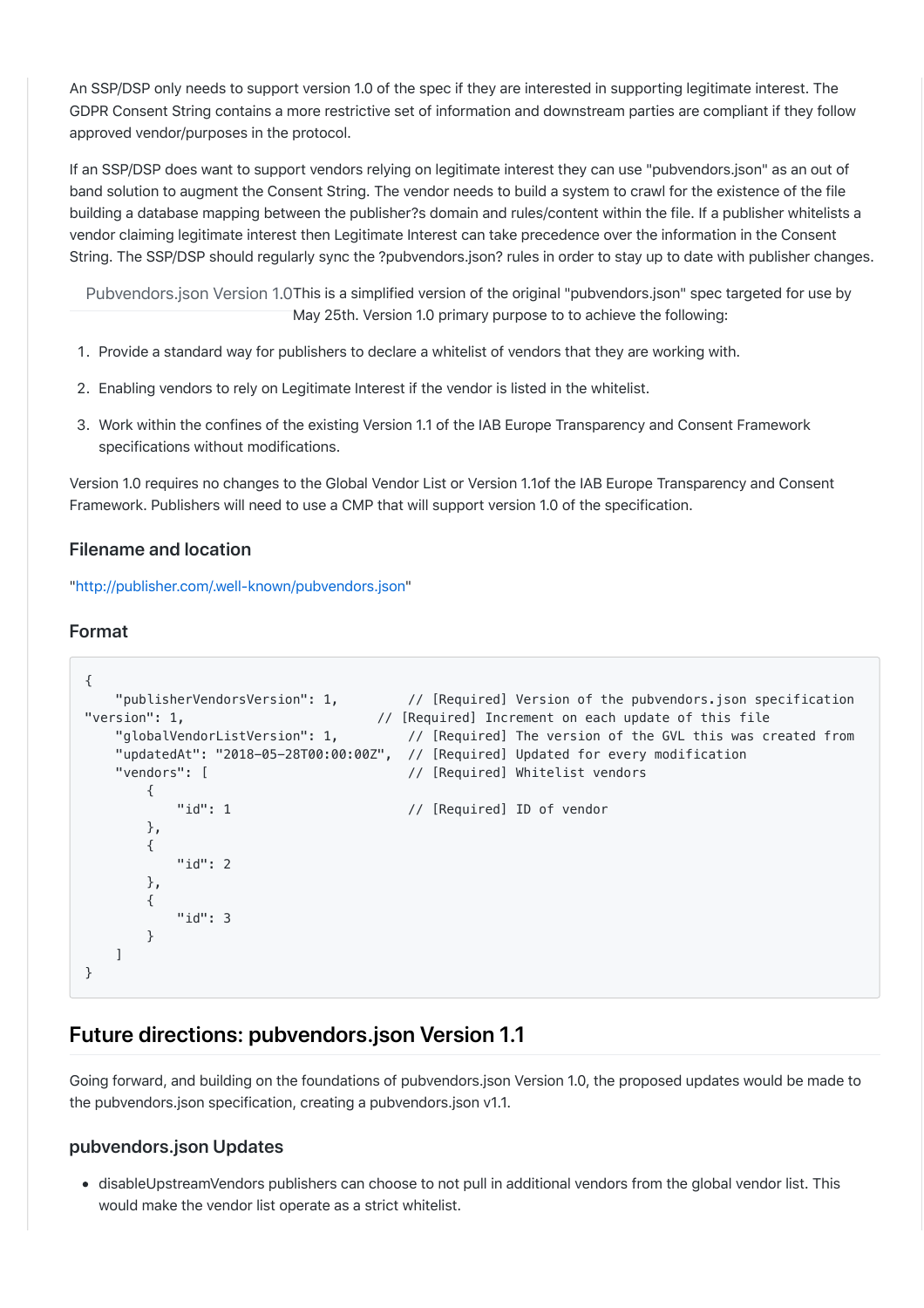• vendors.purposes publishers can restrict purposes by vendors

```
"publisherVendorsVersion": 1, // [Required] Version of the pubvendors.json specification
  "version": 1,                               // [Required] Increment on each update
  "globalVendorListVersion": 1,      // [Required] The version of the GVL this was created from
  "updatedAt": "2018-05-28T00:00:00Z", // [Required] Updated for every modification
  "disableUpstreamVendors": true, // [Optional] dont pull additional vendors from the GVL
  "vendors": [ // [Required] Whitelist vendors
      {
   "id": 1, // [Required] ID of vendor
   "purposes": [1, 2, 3], // [Optional] Publishers can restrict purposes by vendor
      },
      {
          "id": 2
      },
      {
          "id": 3
      }
  ]
}
```
#### **[Glo](file:///Users/johnnyryan/Dropbox/Brave/Ravi/IAB/pubvendors.json%20v1.0%20Draft%20for%20Public%20Comment.md#global-vendor-list-updates-)bal Vendor List updates**

#### **[Expa](file:///Users/johnnyryan/Dropbox/Brave/Ravi/IAB/pubvendors.json%20v1.0%20Draft%20for%20Public%20Comment.md#expanded-purposes-controls-)nded Purposes Controls**

{

- vendors.purposes.id The id of the purpose. This should reference the purposes id field
- vendors.purposes.legalBasis The legal basis for which the vendor uses the purposes. This can either be "consent" or ?legitimateInterest?.
- vendors.purposes.required An optional field that signals to external parties if a specific purpose is required for a vendor to operate.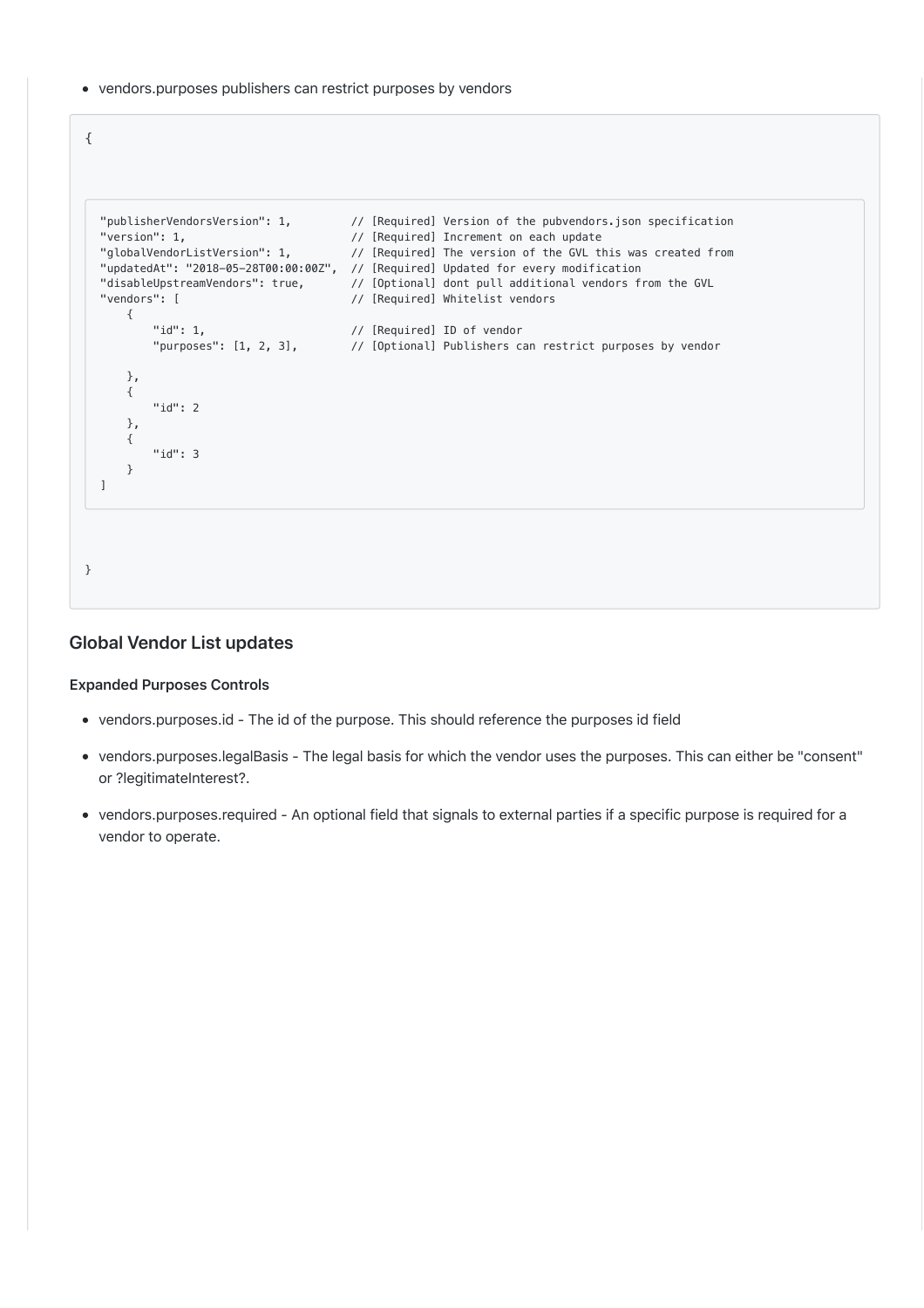| "purposes": [                                                                              |  |                                                                       |
|--------------------------------------------------------------------------------------------|--|-----------------------------------------------------------------------|
| ₹                                                                                          |  |                                                                       |
| "id": $1,$                                                                                 |  |                                                                       |
| "legalBasis": "consent legitimateInterest", // [Required] legal basis for usage of purpose |  | // [Required] ID of purpose                                           |
| "required": boolean,                                                                       |  | // [Optional] Is this purpose a requirement for the vendor to operate |
|                                                                                            |  |                                                                       |
| $\}$ ,                                                                                     |  |                                                                       |
|                                                                                            |  |                                                                       |
|                                                                                            |  |                                                                       |

### **[Cha](file:///Users/johnnyryan/Dropbox/Brave/Ravi/IAB/pubvendors.json%20v1.0%20Draft%20for%20Public%20Comment.md#change-to-consent-string-protocol-)nge to Consent String protocol**

The Consent String should be modified to pass the version of the pubvendors.json used when sending the request. The value 0 would indicate that pubvendors.json is not present. The file version can be used by downstream parties to determine if they have an up to date version of the file when processing requests.

# [FA](file:///Users/johnnyryan/Dropbox/Brave/Ravi/IAB/pubvendors.json%20v1.0%20Draft%20for%20Public%20Comment.md#why-does-this-spec-not-address-the-consent-string)Q**Why does this spec not address the Consent String?**

We could expand the consent string to support Legitimate Interest in the future. The idea behind "pubvendors.json" goes beyond the consent protocol, as a separate signal. We are simply suggesting starting with ?pubvendors.json? as a first step, to allow for continued adoption of the Consent String v1.1 specification before May 25th.

#### **[How](file:///Users/johnnyryan/Dropbox/Brave/Ravi/IAB/pubvendors.json%20v1.0%20Draft%20for%20Public%20Comment.md#how-do-publishers-create-a-list-of-their-vendors) do publishers create a list of their vendors?**

The goal of pubvendors.json is to publicly identify direct data processing relationships between publishers and ad technology providers. As such publishers should identify all DSPs, SSPs and DMPs who they have an agreement with to process data. Additionally this should include any partners who you feel comfortable gaining consent on their behalf. This list should include: programmatic partners and any third-party data providers you utilize to help build audience segments. This may exclude downstream third parties who you do not feel comfortable authorizing consent as their legal basis for data collection of your users.

As needed, Additional guidance will be created by the IAB Tech Lab GDPR working group.

</div>

</div>